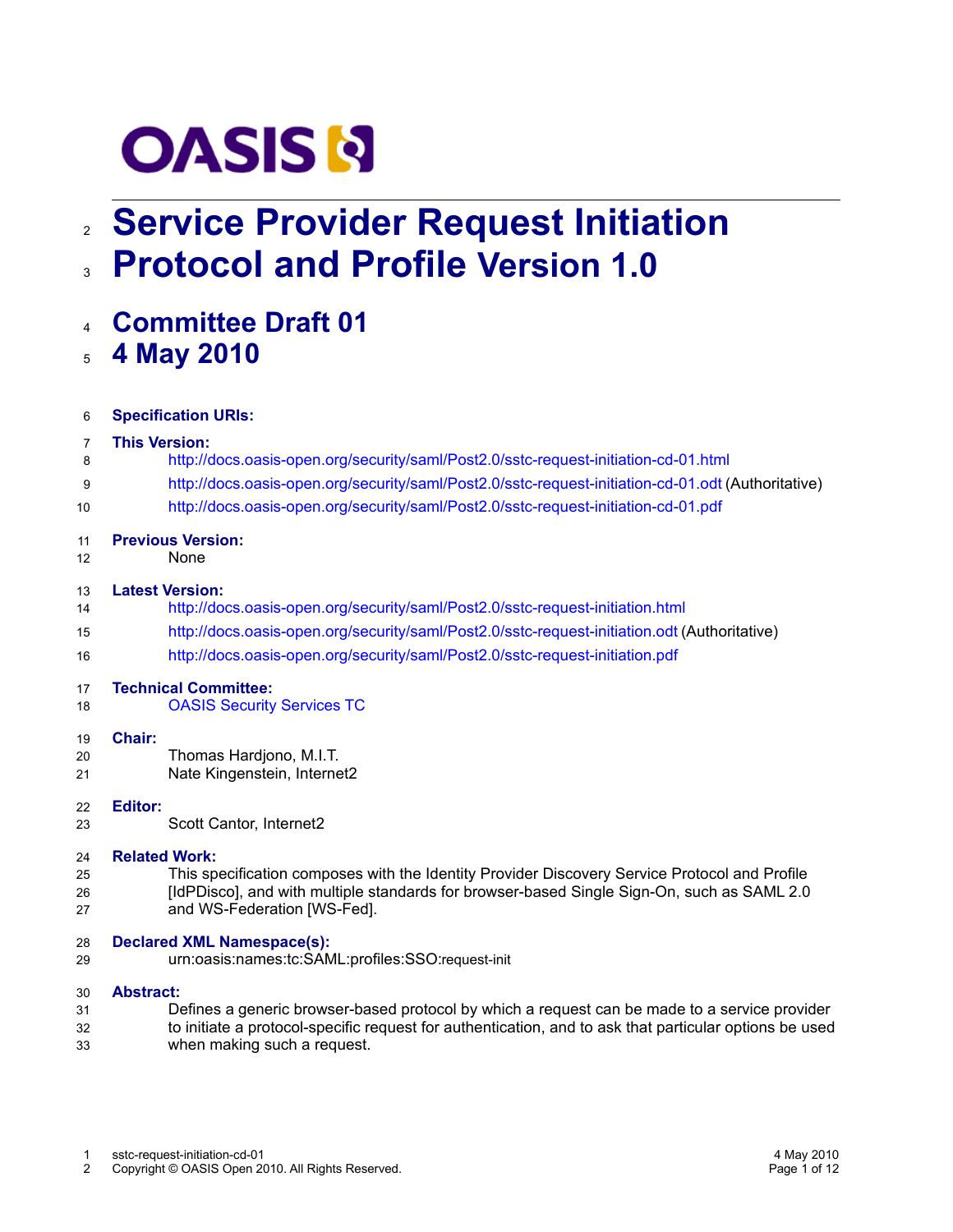#### **Status** 34

- This document was last revised or approved by the SSTC on the above date. The level of approval is also listed above. Check the current location noted above for possible later revisions of this document. This document is updated periodically on no particular schedule. 35 36 37
- TC members should send comments on this specification to the TC's email list. Others should send comments to the TC by using the "Send A Comment" button on the TC's web page at [http://www.oasis-open.org/committees/security.](http://www.oasis-open.org/committees/security) 38 39 40
- For information on whether any patents have been disclosed that may be essential to implementing this specification, and any offers of patent licensing terms, please refer to the IPR section of the TC web page [\(http://www.oasis-open.org/committees/security/ipr.php\)](http://www.oasis-open.org/committees/security/ipr.php). 41 42 43
- The non-normative errata page for this specification is located at [http://www.oasis](http://www.oasis-open.org/committees/security)[open.org/committees/security.](http://www.oasis-open.org/committees/security) 44 45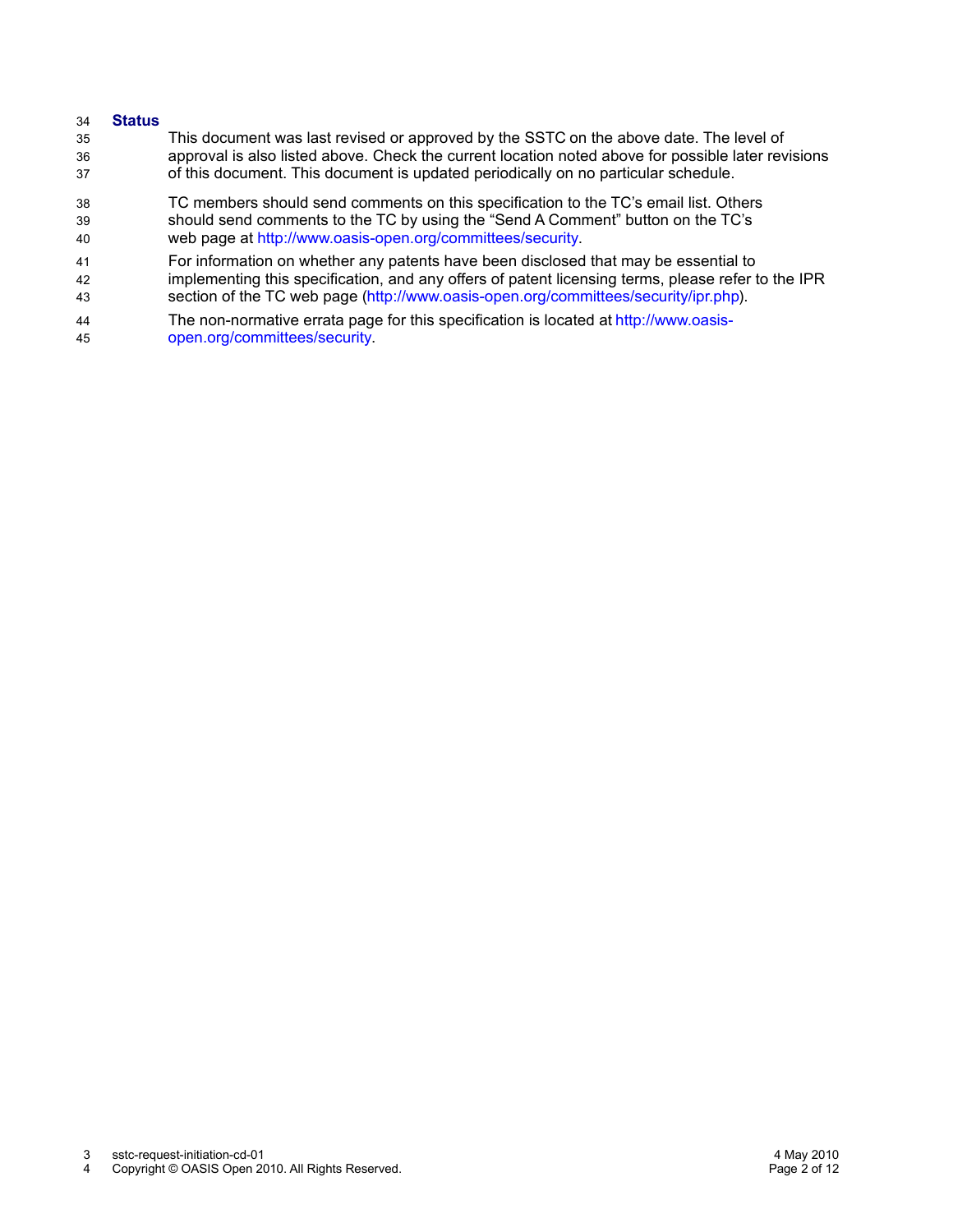## **Notices** 46

Copyright © OASIS Open 2010. All Rights Reserved. 47

All capitalized terms in the following text have the meanings assigned to them in the OASIS Intellectual Property Rights Policy (the "OASIS IPR Policy"). The full Policy may be found at the OASIS website. 48 49

This document and translations of it may be copied and furnished to others, and derivative works that comment on or otherwise explain it or assist in its implementation may be prepared, copied, published, and distributed, in whole or in part, without restriction of any kind, provided that the above copyright notice and this section are included on all such copies and derivative works. However, this document itself may not be modified in any way, including by removing the copyright notice or references to OASIS, except as needed for the purpose of developing any document or deliverable produced by an OASIS Technical Committee (in which case the rules applicable to copyrights, as set forth in the OASIS IPR Policy, must be followed) or as required to translate it into languages other than English. 50 51 52 53 54 55 56 57

The limited permissions granted above are perpetual and will not be revoked by OASIS or its successors or assigns. 58 59

This document and the information contained herein is provided on an "AS IS" basis and OASIS 60

DISCLAIMS ALL WARRANTIES, EXPRESS OR IMPLIED, INCLUDING BUT NOT LIMITED TO ANY 61

WARRANTY THAT THE USE OF THE INFORMATION HEREIN WILL NOT INFRINGE ANY 62

OWNERSHIP RIGHTS OR ANY IMPLIED WARRANTIES OF MERCHANTABILITY OR FITNESS FOR A 63

PARTICULAR PURPOSE. 64

OASIS requests that any OASIS Party or any other party that believes it has patent claims that would 65

necessarily be infringed by implementations of this OASIS Committee Specification or OASIS Standard, 66

to notify OASIS TC Administrator and provide an indication of its willingness to grant patent licenses to 67

such patent claims in a manner consistent with the IPR Mode of the OASIS Technical Committee that 68

produced this specification. 69

OASIS invites any party to contact the OASIS TC Administrator if it is aware of a claim of ownership of 70

any patent claims that would necessarily be infringed by implementations of this specification by a patent 71

holder that is not willing to provide a license to such patent claims in a manner consistent with the IPR 72

Mode of the OASIS Technical Committee that produced this specification. OASIS may include such 73

claims on its website, but disclaims any obligation to do so. 74

OASIS takes no position regarding the validity or scope of any intellectual property or other rights that 75

might be claimed to pertain to the implementation or use of the technology described in this document or 76

the extent to which any license under such rights might or might not be available; neither does it 77

represent that it has made any effort to identify any such rights. Information on OASIS' procedures with 78

respect to rights in any document or deliverable produced by an OASIS Technical Committee can be 79

found on the OASIS website. Copies of claims of rights made available for publication and any 80

assurances of licenses to be made available, or the result of an attempt made to obtain a general license or permission for the use of such proprietary rights by implementers or users of this OASIS Committee 81 82

Specification or OASIS Standard, can be obtained from the OASIS TC Administrator. OASIS makes no 83

representation that any information or list of intellectual property rights will at any time be complete, or 84

that any claims in such list are, in fact, Essential Claims. 85

The name "OASIS" is a trademark of [OASIS,](http://www.oasis-open.org/) the owner and developer of this specification, and should be 86

used only to refer to the organization and its official outputs. OASIS welcomes reference to, and 87

implementation and use of, specifications, while reserving the right to enforce its marks against misleading uses. Please see<http://www.oasis-open.org/who/trademark.php>for above guidance. 88 89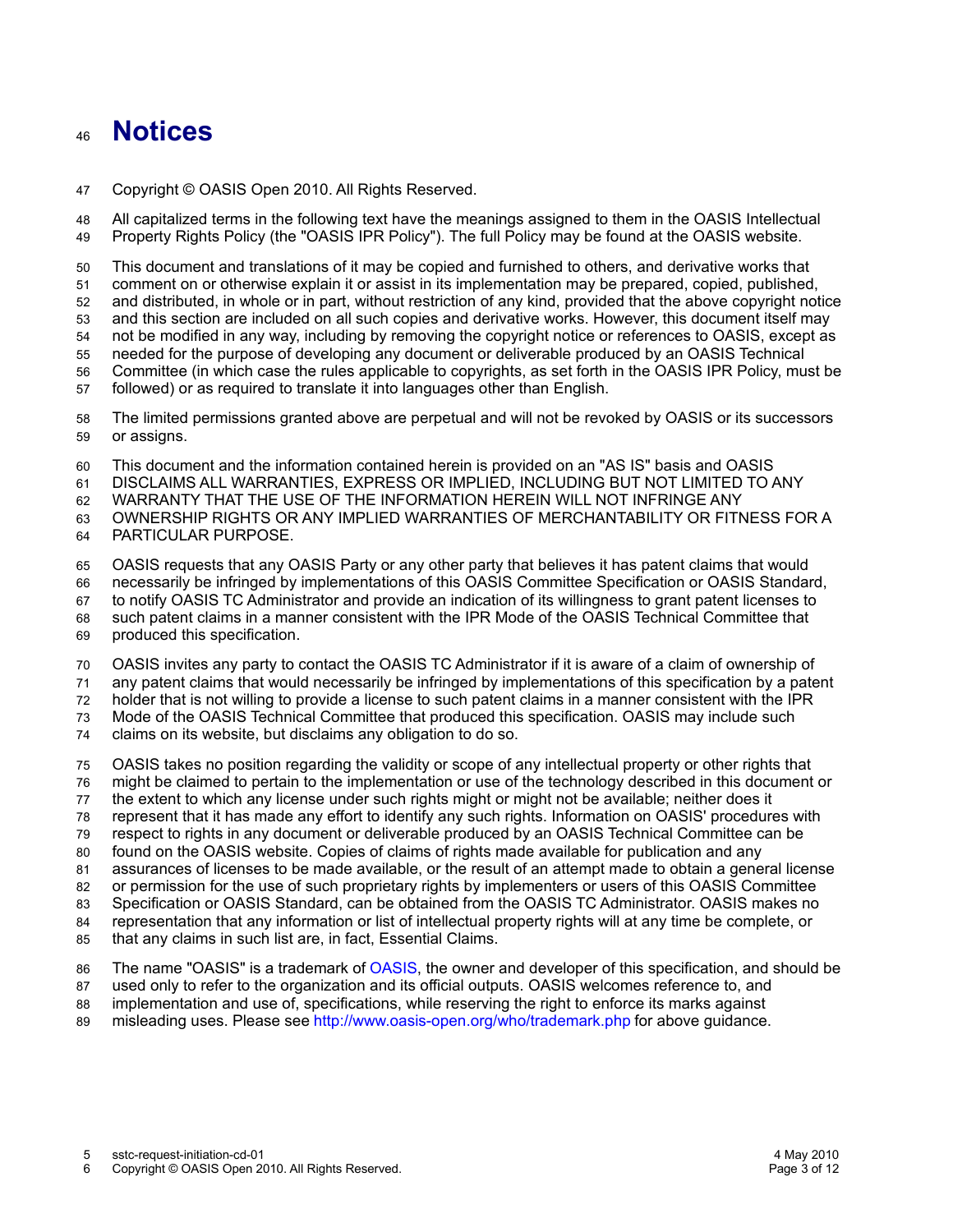# **Table of Contents**  $90<sup>°</sup>$

| 91         |  |
|------------|--|
| 92         |  |
| 93         |  |
| 94         |  |
| 95         |  |
| 96         |  |
| 97         |  |
| 98         |  |
| 99<br>100  |  |
| 101        |  |
| 102        |  |
| 103        |  |
| 104        |  |
| 105        |  |
| 106<br>107 |  |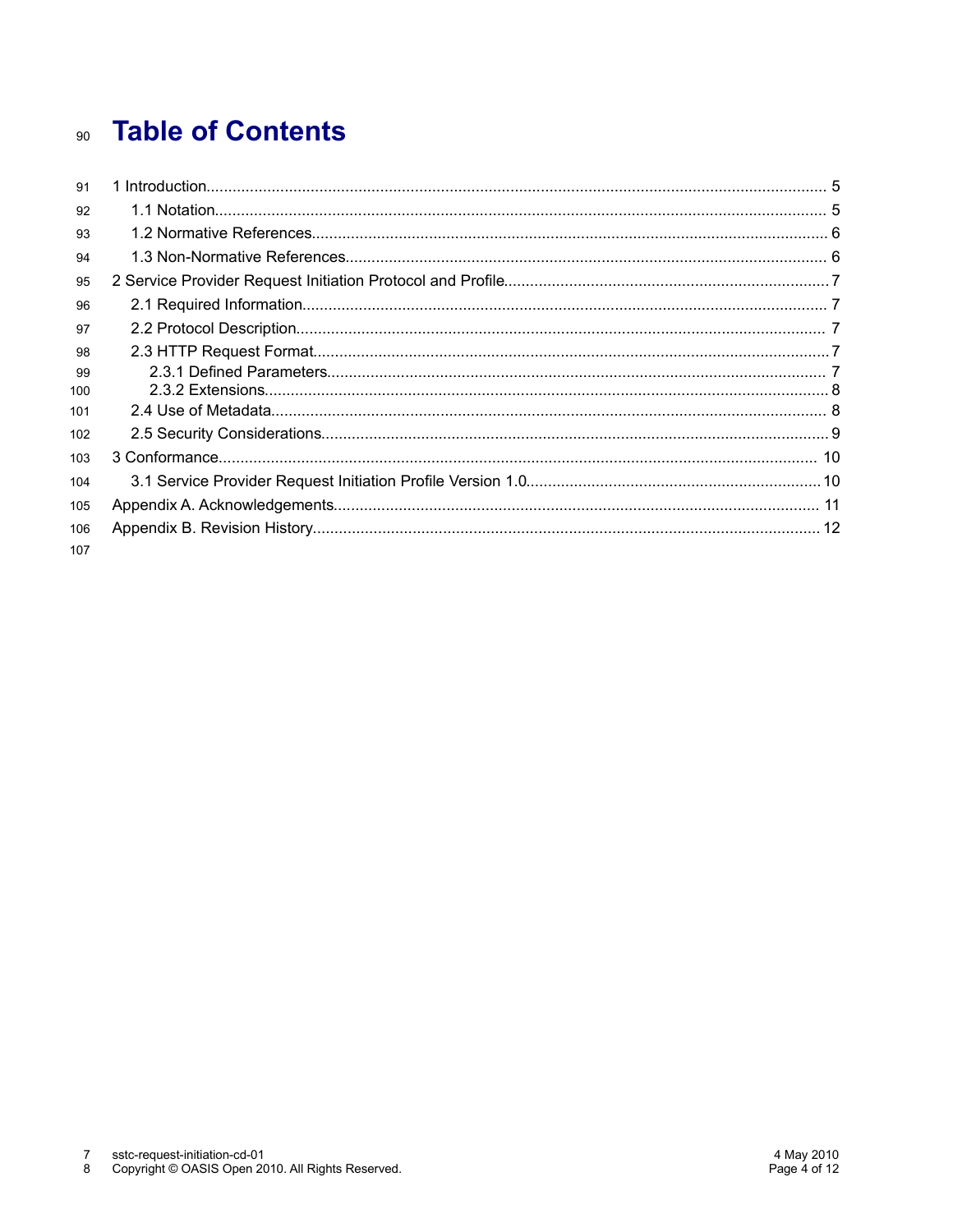# **1 Introduction** 108

Modern standards for browser-based Single Sign-On (SSO) typically include the ability to initiate the 109

authentication process from either the identity provider (IdP) or service provider (SP) participating in the exchange. However, the standards typically lack a defined mechanism for asking either end to actually 110 111

initiate the process, relying on proprietary interfaces, or on the user agent accessing a protected resource 112

at the service provider. 113

IdP-initiated SSO assumes a variety of information is known at the time of a request, including the identity provider itself and its location, protocol features and binding/profile details to apply, how to express the desired resource to access, etc. In general, it suffers by leaving the service provider "out of the loop" in 114 115 116

formulating the request and applying its own decision-making in doing so. 117

On the other hand, SP-initiated SSO suffers from a lack of standardization, particularly when support for "deep-linking", or unauthenticated access to resources within a protected system, is lacking. Many 118 119

complex deployments are unable to fully support direct access in that fashion, and require special 120

conventions or work-arounds that are often propagated to links constructed outside of the affected site, 121

creating brittle links and maintenance challenges. 122

A standard protocol for invoking the SSO functionality available at a service provider in an abstracted, protocol-neutral fashion solves both problems. 123 124

#### **1.1 Notation** 125

This specification uses normative text. 126

The keywords "MUST", "MUST NOT", "REQUIRED", "SHALL", "SHALL NOT", "SHOULD", "SHOULD NOT", "RECOMMENDED", "MAY", and "OPTIONAL" in this specification are to be interpreted as described in [\[RFC2119\]:](#page-5-3) 127 128 129

…they MUST only be used where it is actually required for interoperation or to limit behavior which has potential for causing harm (e.g., limiting retransmissions)... 130 131

These keywords are thus capitalized when used to unambiguously specify requirements over protocol and application features and behavior that affect the interoperability and security of implementations. When these words are not capitalized, they are meant in their natural-language sense. 132 133 134

135 136

Listings of XML schemas appear like this.

Example code listings appear like this. 137

Conventional XML namespace prefixes are used throughout the listings in this specification to stand for 138

their respective namespaces as follows, whether or not a namespace declaration is present in the 139

example: 140

<span id="page-4-2"></span><span id="page-4-1"></span><span id="page-4-0"></span>

| <b>Prefix</b> | <b>XML Namespace</b>                              | <b>Comments</b>                                                                                                              |
|---------------|---------------------------------------------------|------------------------------------------------------------------------------------------------------------------------------|
| saml:         | urn:oasis:names:tc:SAML:2.0:assertion             | This is the SAML V2.0 assertion namespace<br>[SAML2Core].                                                                    |
| samlp:        | urn:oasis:names:tc:SAML:2.0:protocol              | This is the SAML V2.0 protocol namespace<br>[SAML2Core].                                                                     |
| md:           | urn:oasis:names:tc:SAML:2.0:metadata              | This is the SAML V2.0 metadata namespace.                                                                                    |
| init:         | urn:oasis:names:tc:SAML:profiles:SSO:request-init | This is the SAML V2.0 metadata extension<br>namespace defined by this document and its<br>accompanying schema [ReqInit-XSD]. |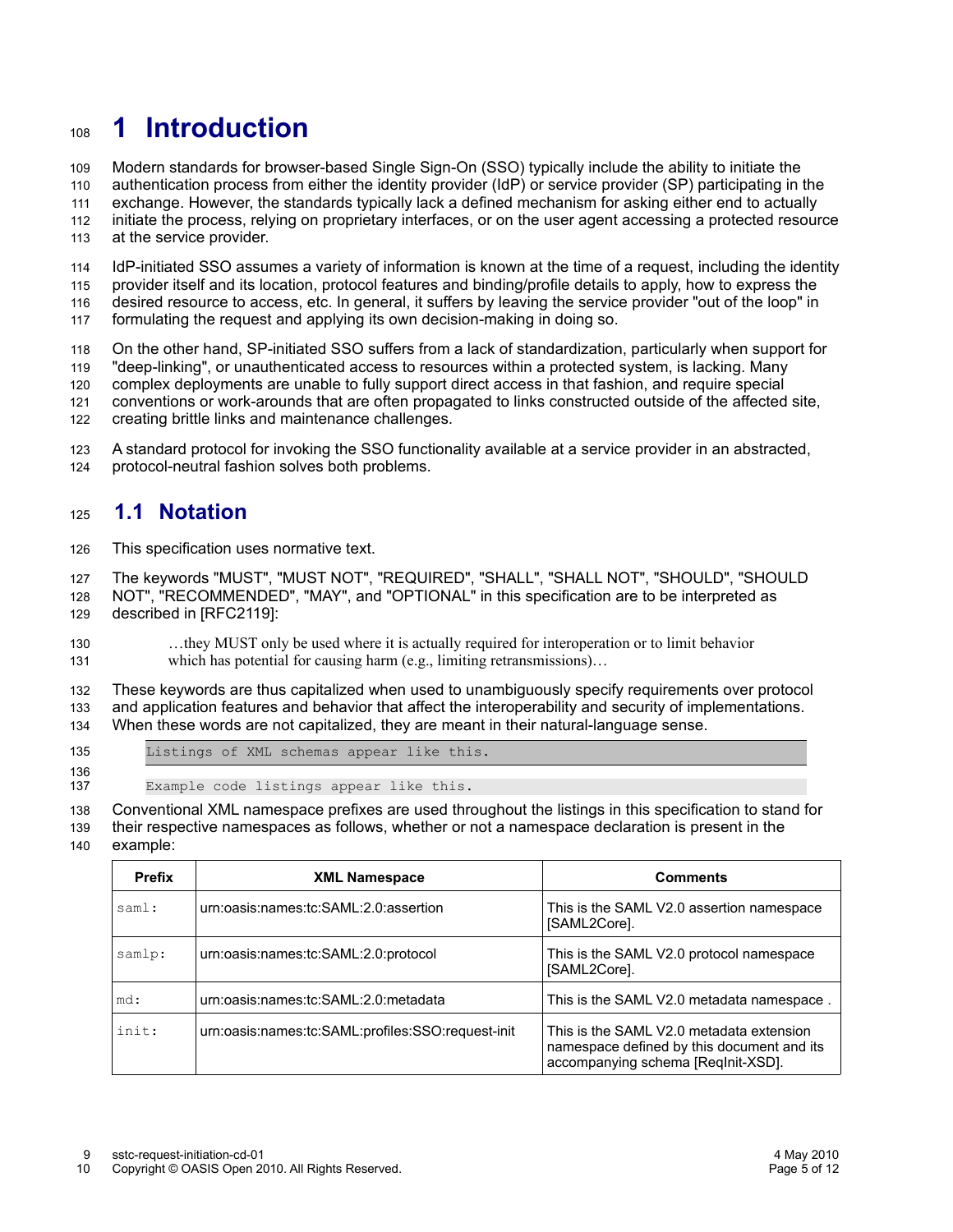- This specification uses the following typographical conventions in text: <SAMLElement>, 141
- <ns:ForeignElement>, Attribute, **Datatype**, OtherCode. 142

#### **1.2 Normative References** 143

<span id="page-5-4"></span><span id="page-5-3"></span><span id="page-5-2"></span>

| 144<br>145<br>146 | [Reginit-XSD] | OASIS Committee Draft, Metadata Extension Schema for Service Provider<br>Request Initiation Protocol and Profile Version 1.0, May 2010. http://docs.oasis-<br>open.org/security/saml/Post2.0/sstc-request-initiation.xsd |
|-------------------|---------------|--------------------------------------------------------------------------------------------------------------------------------------------------------------------------------------------------------------------------|
| 147<br>148        | [RFC2119]     | S. Bradner. Key words for use in RFCs to Indicate Requirement Levels. IETF<br>RFC 2119, March 1997. http://www.ietf.org/rfc/rfc2119.txt                                                                                  |
| 149<br>150        | [RFC2616]     | R. Fielding, et. al. Hypertext Transfer Protocol 1.1. IETF RFC 2616, June 1999.<br>http://www.ietf.org/rfc/rfc2616.txt                                                                                                   |
| 151<br>152<br>153 | [SAML2Bind]   | OASIS Standard, Bindings for the OASIS Security Assertion Markup Language<br>(SAML) V2.0, March 2005. http://docs.oasis-open.org/security/saml/v2.0/saml-<br>bindings-2.0-os.pdf                                         |
| 154<br>155<br>156 | [SAML2Core]   | OASIS Standard, Assertions and Protocols for the OASIS Security Assertion<br>Markup Language (SAML) V2.0, March 2005. http://docs.oasis-<br>open.org/security/saml/v2.0/saml-core-2.0-os.pdf                             |
| 157<br>158        | [SAML2Errata] | OASIS Approved Errata, SAML V2.0 Errata, October 2009. http://docs.oasis-<br>open.org/security/saml/v2.0/sstc-saml-approved-errata-2.0.pdf                                                                               |
| 159<br>160<br>161 | [SAML2Meta]   | OASIS Standard, Metadata for the OASIS Security Assertion Markup Language<br>(SAML) V2.0, March 2005. http://docs.oasis-open.org/security/saml/v2.0/saml-<br>metadata-2.0-os.pdf                                         |
| 162<br>163<br>164 | [SAML2Prof]   | OASIS Standard, Profiles for the OASIS Security Assertion Markup Language<br>(SAML) V2.0, March 2005. http://docs.oasis-open.org/security/saml/v2.0/saml-<br>profiles-2.0-os.pdf                                         |

#### **1.3 Non-Normative References** 165

<span id="page-5-1"></span><span id="page-5-0"></span>

| 166<br>167<br>168 | [IdPDisco]      | OASIS Committee Specification, Identity Provider Discovery Service Protocol<br>and Profile, March 2008. http://docs.oasis-open.org/security/saml/Post2.0/sstc-<br>saml-idp-discovery.pdf |
|-------------------|-----------------|------------------------------------------------------------------------------------------------------------------------------------------------------------------------------------------|
| 169<br>170<br>171 | <b>IWS-Fed1</b> | OASIS Standard, Web Services Federation Language V1.2, May 2009.<br>http://docs.oasis-open.org/wsfed/federation/v1.2/os/ws-federation-1.2-spec-<br>os.pdf                                |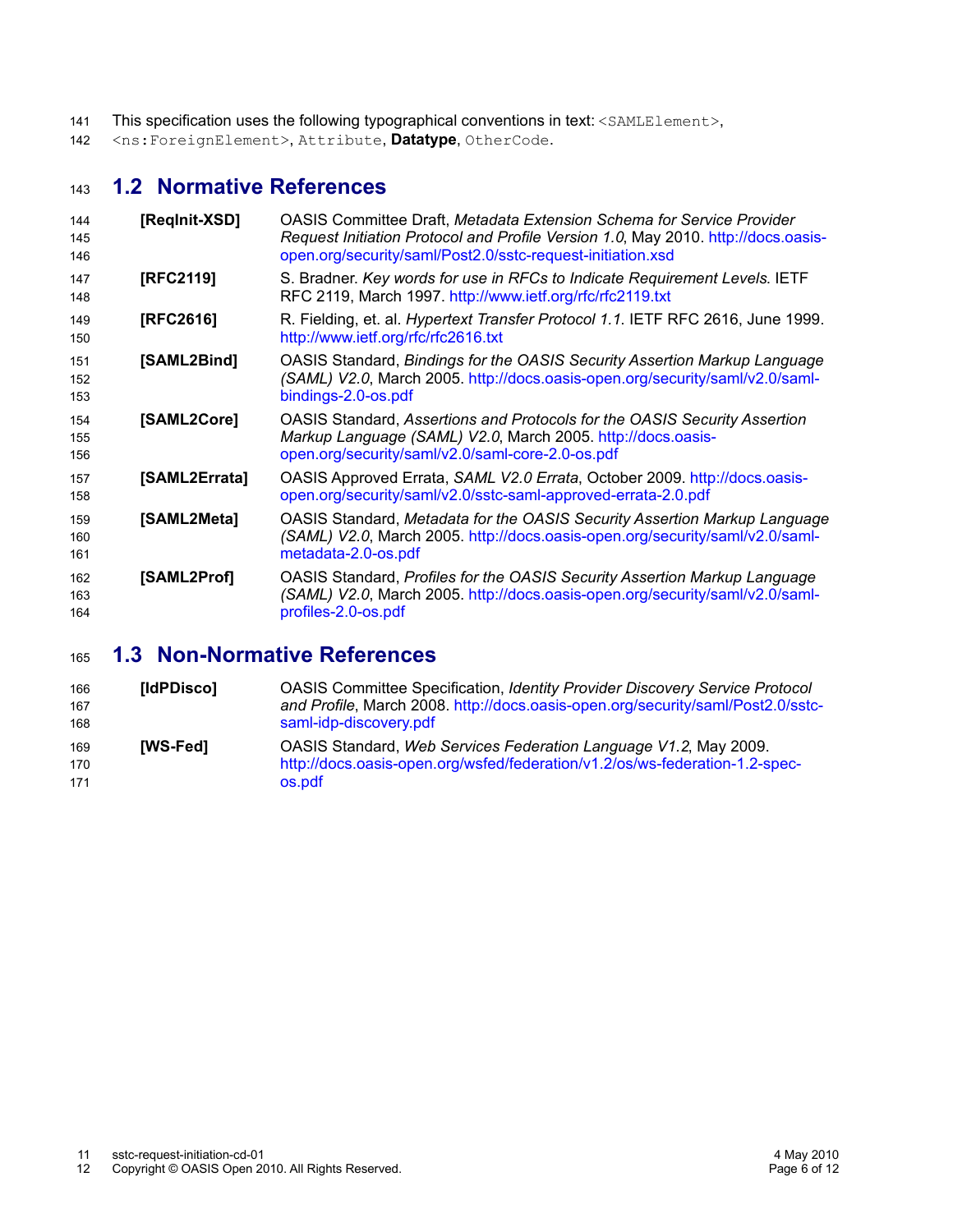# <span id="page-6-1"></span>**2 Service Provider Request Initiation Protocol and Profile** 172 173

#### **2.1 Required Information** 174

- **Identification:** urn:oasis:names:tc:SAML:profiles:SSO:request-init 175
- **Contact information:** [security-services-comment@lists.oasis-open.org](mailto:security-services-comment@lists.oasis-open.org) 176
- **[Description:](mailto:security-services-comment@lists.oasis-open.org)** [Given below.](mailto:security-services-comment@lists.oasis-open.org) 177
- **[Updates:](mailto:security-services-comment@lists.oasis-open.org)** [No](mailto:security-services-comment@lists.oasis-open.org)ne. 178

#### **2.2 Protocol Description** 179

This protocol is used to ask that a service provider supporting a federated authentication protocol produce a request for authentication using particular options or assumptions. It is assumed that the user wields a standard HTTP user agent. The protocol is specified between the user agent and the service provider. Any technical means may be used to cause the user agent to submit a request using this protocol, including static or dynamic links on any web site, client-side scripting, manual entry by a user, etc. 180 181 182 183 184

The request initiation protocol consists of a single HTTP [\[RFC2616\]](#page-5-4) request/response, a normative 185

request followed by an arbitrary response from the service provider. This response MAY be a request for 186

authentication using a selected protocol (the format of which is left to the definition of that protocol), or it 187

MAY be a refusal to perform the requested action or any other response the service provider deems appropriate. 188 189

In the event of failure, the response SHOULD inform the user as to the nature of the problem or prompt for additional information as required. For example, in the event that the request does not identify the identity provider to use, the response could be in the form of a request to a discovery service, per 190 191 192

[\[IdPDisco\].](#page-5-0) 193

#### **2.3 HTTP Request Format** 194

The request to the service provider MUST use the GET method, and MAY contain one or more URLencoded query string parameters, as defined below. Parameter names are case-sensitive. 195 196

Implementations that do not recognize a parameter defined other than within this specification (i.e., an extension defined privately or separately) MUST ignore that parameter. 197 198

#### <span id="page-6-0"></span>**2.3.1 Defined Parameters** 199

- entityID 200
- The unique identifier of an identity provider the service provider is instructed to use. If it cannot or will not do so, the service provider MUST NOT return a request for authentication to a different identity provider (i.e., it MUST NOT ignore the choice). If this parameter is omitted, the service provider is free to respond in any fashion it wishes, including but not limited to the use of any supported discovery mechanism to determine the identity provider itself. 201 202 203 204 205
- target 206

The location of a resource to which the user agent should be returned, when possible, following successful authentication. If this parameter is omitted, the service provider MUST use a default value (which it unilaterally determines). 207 208 209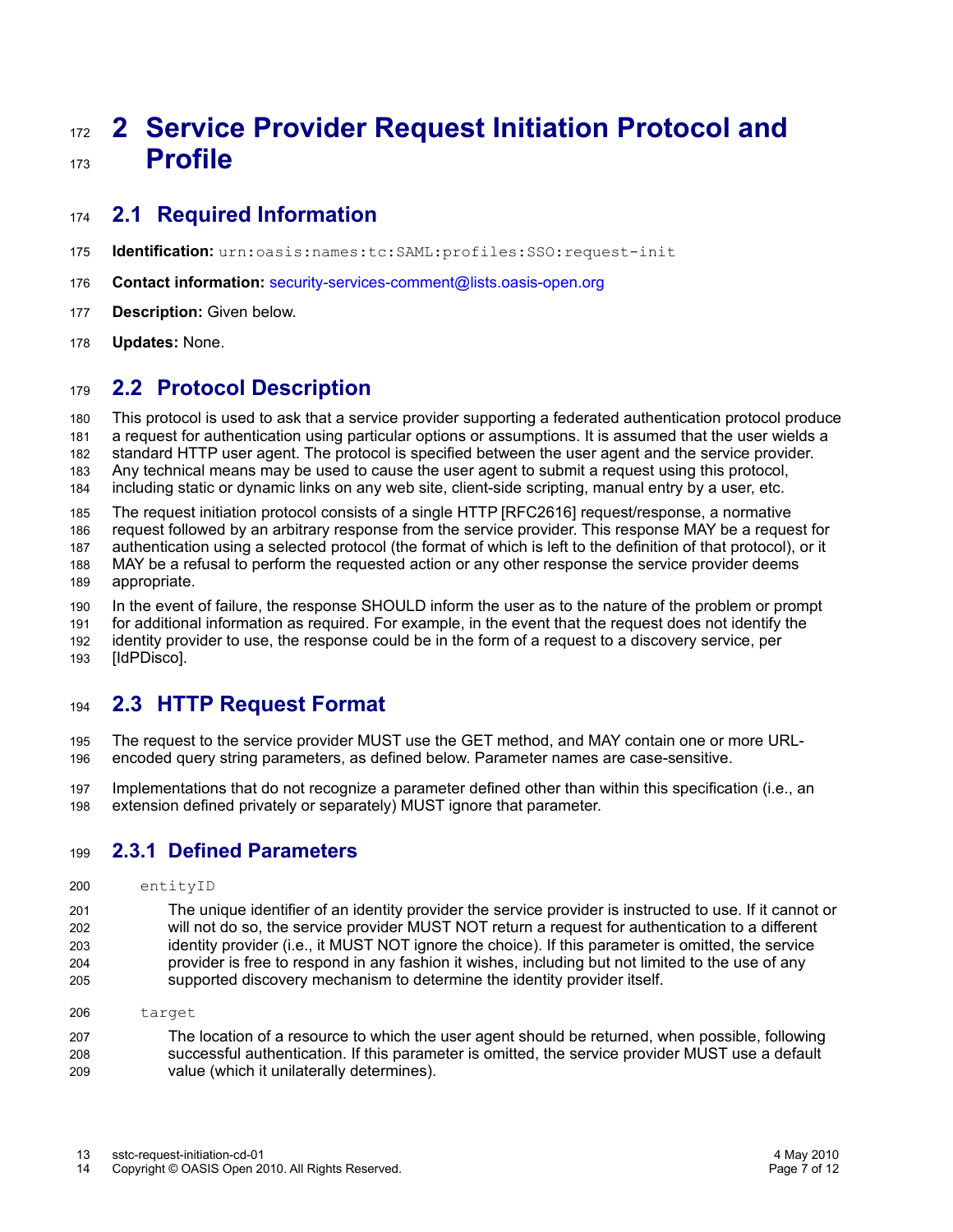#### isPassive 210

A boolean value of "true" or "false" that indicates whether the request generated by the service provider should include an option to prevent visible user interaction with the identity provider. This corresponds to the SAML 2.0 IsPassive attribute in a <samlp:AuthnRequest> message. 211 212 213

If this parameter is present and "true", and the authentication protocol supported by the service provider and identity provider in common does not support this feature, then the service provider MUST redirect the user agent to the value of the target parameter.  $214$ 215 216

forceAuthn 217

A boolean value of "true" or "false" that indicates whether the request generated by the service provider should include an option to bypass an existing security context and require explicit user interaction during authenticaton to the identity provider. This corresponds to the SAML 2.0 ForceAuthn attribute in a <samlp:AuthnRequest> message. 218 219 220 221

If this parameter is present and "true", and the authentication protocol supported by the service provider and identity provider in common does not support this feature, then the service provider MUST NOT return a request for authentication. 222 223 224

#### **2.3.2 Extensions** 225

Parameters whose name begins with the case-sensitive string " $ext{ext}$ " are reserved for future use by this 226

- or related specifications from this Technical Committee and MUST NOT be used for third-party extensions of this protocol. 227 228
- Parameters other than those specified above, or with the " $ext$ " prefix, MAY be present, but their meaning is undefined by this specification. 229 230

The conventions for naming extensions are somewhat counter-intuitive but are necessary for compatibility with existing implementations. 231 232

#### **2.4 Use of Metadata** 233

<span id="page-7-0"></span>This protocol exists outside the purview of actual authentication protocols, but for documentation purposes, or as an aid in the dynamic construction of links in support of this protocol, service providers that are described using the SAML V2.0 Metadata specificationMAY document endpoints supporting this protocol using an extension element, <init:RequestInitiator>, of type **md:EndpointType**. The Binding attribute of the extension element MUST be set to: 234 235 236 237 238

- urn:oasis:names:tc:SAML:profiles:SSO:request-init 239
- The schema for the  $\langle$ init:RequestInitiator> element is as follows: 240

| 241 | <schema< th=""></schema<>                                           |
|-----|---------------------------------------------------------------------|
| 242 | targetNamespace="urn:oasis:names:tc:SAML:profiles:SSO:request-init" |
| 243 | xmlns:init="urn:oasis:names:tc:SAML:profiles:SSO:request-init"      |
| 244 | xmlns: md="urn: oasis: names: tc: SAML: 2.0: metadata"              |
| 245 | xmlns="http://www.w3.org/2001/XMLSchema"                            |
| 246 | elementFormDefault="unqualified"                                    |
| 247 | attributeFormDefault="unqualified"                                  |
| 248 | blockDefault="substitution"                                         |
| 249 | $version="1.0"$                                                     |
| 250 | <annotation></annotation>                                           |
| 251 | <documentation></documentation>                                     |
| 252 | Document identifier: sstc-request-initiation                        |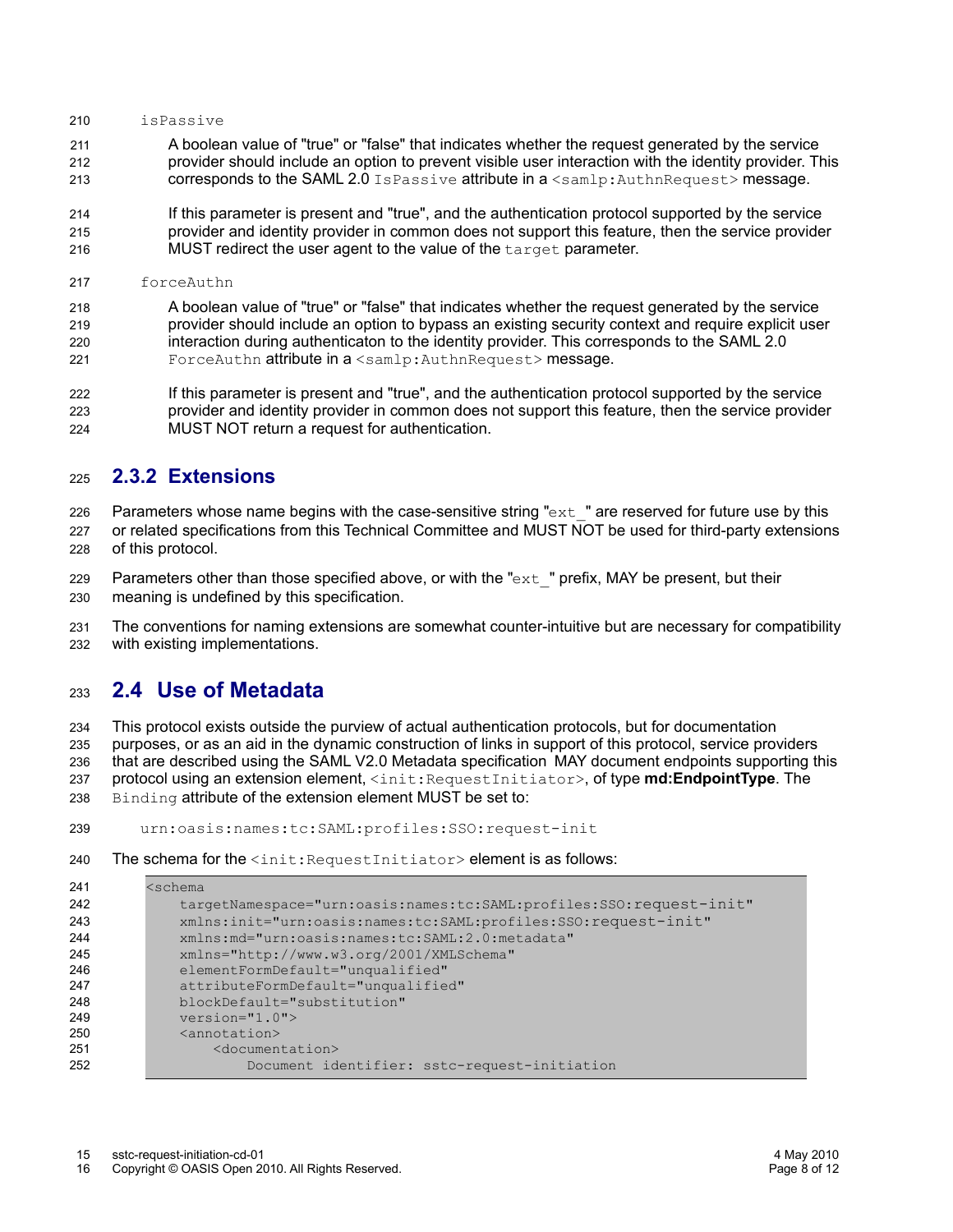```
 Location: http://www.oasis-open.org/committees/documents.php?
         wg_abbrev=security
                       Revision history:
                       V1.0 (March 2010):
                         Initial version.
                   </documentation>
               </annotation>
               <import namespace="urn:oasis:names:tc:SAML:2.0:metadata"
                   schemaLocation="saml-schema-metadata-2.0.xsd"/>
               <element name="RequestInitiator" type="md:EndpointType"/>
          </schema>
253
254
255
256
257
258
259
260
261
262
263
```
#### **2.5 Security Considerations** 264

Some authentication protocols may involve the use of digital signatures or other cryptography, and thus the generation of requests by a service provider may be computationally intensive. In such cases, support for this protocol could provide a Denial of Service opportunity for an attacker, but not typically a new or distinct one. 265 266 267 268

The ability to externally specify an identity provider could give an attacker the ability to derive information about the sources of authentication trusted by a service provider based on its willingness or lack thereof to respond with an authentication request or an error. 269 270 271

Exposing control over portions of the authentication request process to an outside agency could introduce 272

vulnerabilities if a service provider implementation is not careful in interpreting authentication responses 273

on their own merits rather than making assumptions about its requests. This is not dissimilar from the 274

requirements associated with handling IdP-initiated responses and should not generally create new complications. 275 276

Finally, values of the target parameter should always be sanitized where used in the generation of 277

responses to user agents, to protect against cross-site scripting attacks and related problems. 278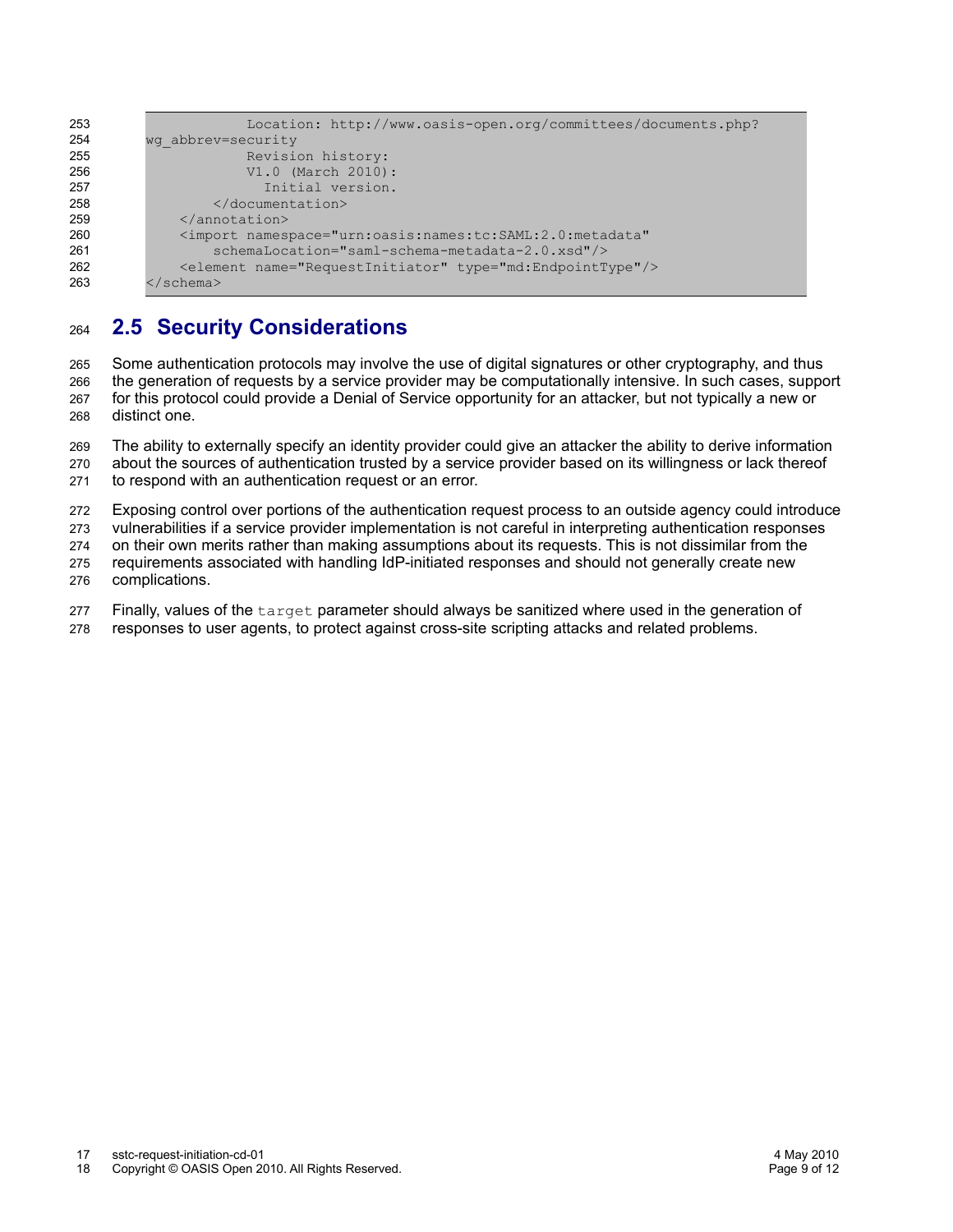# **3 Conformance** 279

#### **3.1 Service Provider Request Initiation Profile Version 1.0** 280

A conforming Service Provider MUST conform to the normative statements in section [2](#page-6-1) that pertain to 281

Service Provider behavior, and MUST properly interpret all the parameters defined in section [2.3.1](#page-6-0) in the manner prescribed in that section. 282 283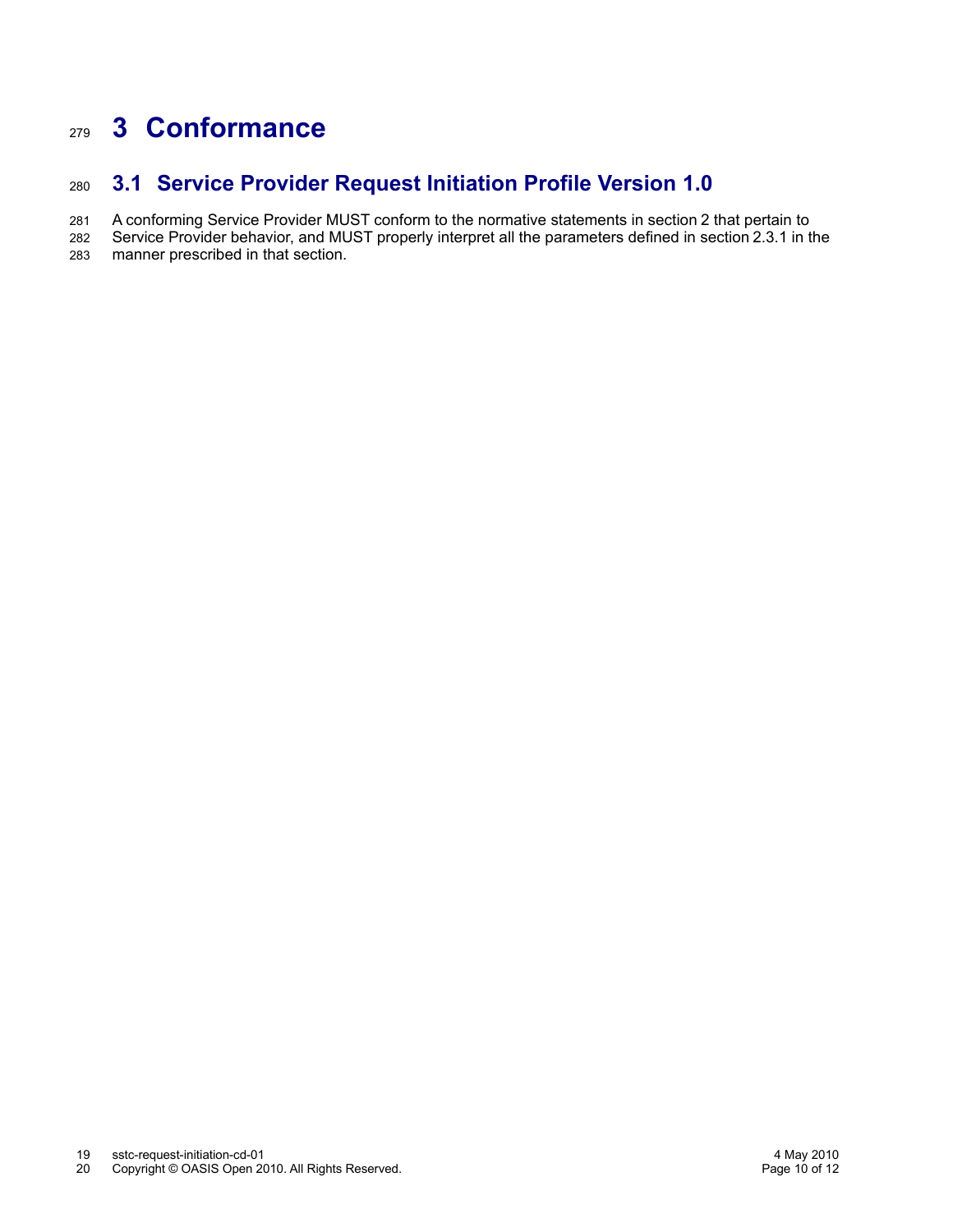# **Appendix A. Acknowledgements** 284

The editors would like to acknowledge the contributions of the OASIS Security Services Technical Committee, whose voting members at the time of publication were: 285 286

- Rob Philpott, EMC Corporation 287
- John Bradley, Individual 288
- Scott Cantor, Internet2 289
- Nate Klingenstein, Internet2 290
- Bob Morgan, Internet2 291
- Thomas Hardjono, M.I.T. 292
- Anthony Nadalin, Microsoft Corporation 293
- Tom Scavo, National Center for Supercomputing Applications (NCSA) 294
- Frederick Hirsch, Nokia Corporation 295
- Thinh Nguyenphu, Nokia Siemens Networks Gmb 296
- Paul Madsen, NTT Corporation 297
- Ari Kermaier, Oracle Corporation 298
- Hal Lockhart, Oracle Corporation 299
- Emily Xu, Oracle Corporation 300
- Anil Saldhana, Red Hat 301
- David Staggs, Veterans Health Administration 302